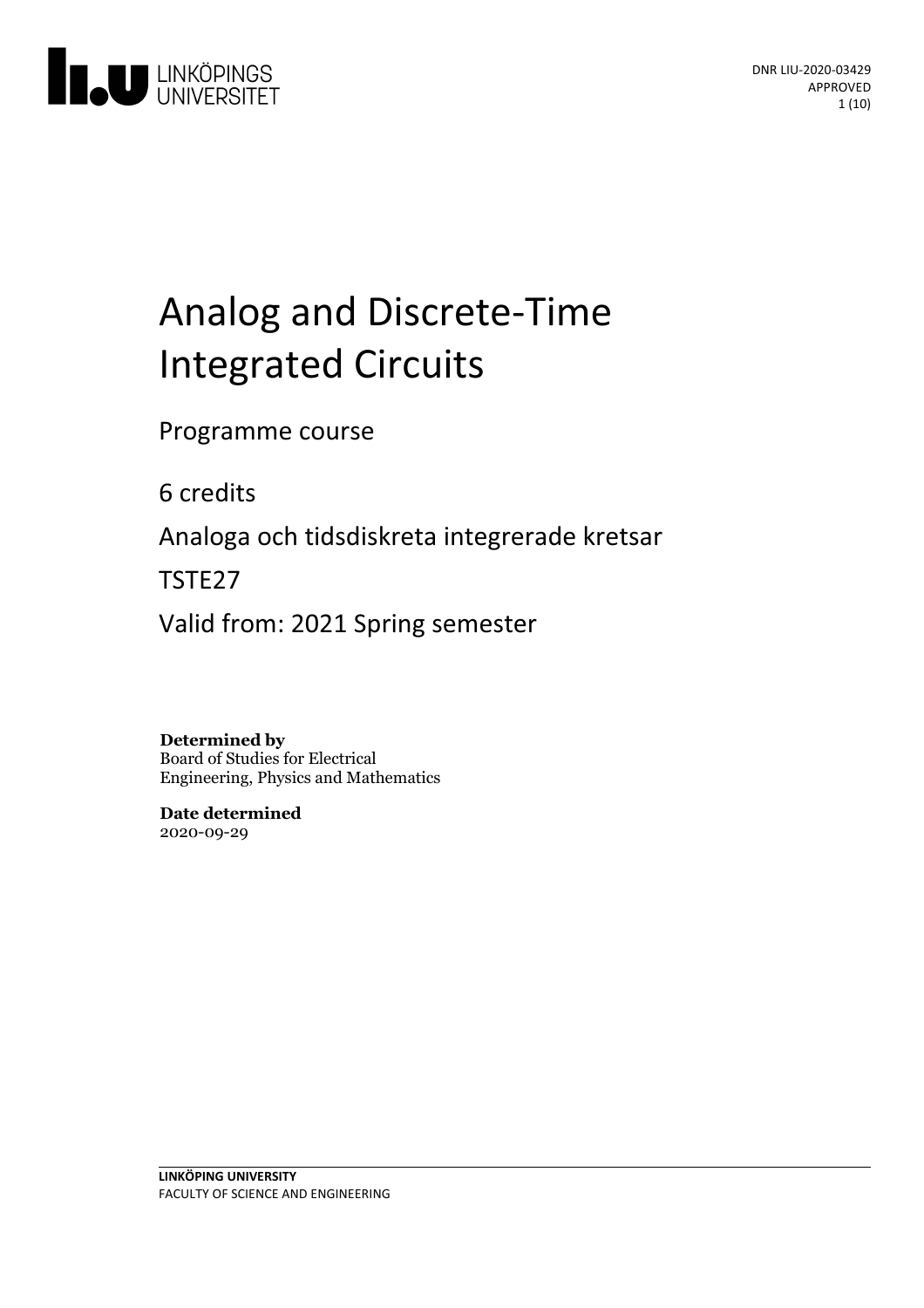# Main field of study

Electrical Engineering

Course level

Second cycle

# Advancement level

A1X

# Course offered for

- Computer Science and Engineering, M Sc in Engineering
- Industrial Engineering and Management International, M Sc in Engineering
- Industrial Engineering and Management, M Sc in Engineering
- Applied Physics and Electrical Engineering International, M Sc in Engineering
- Applied Physics and Electrical Engineering, M Sc in Engineering
- Master's Programme in Electronics Engineering

# Prerequisites

Signals and Systems, Analog construction, Analog CMOS Integrated Circuits

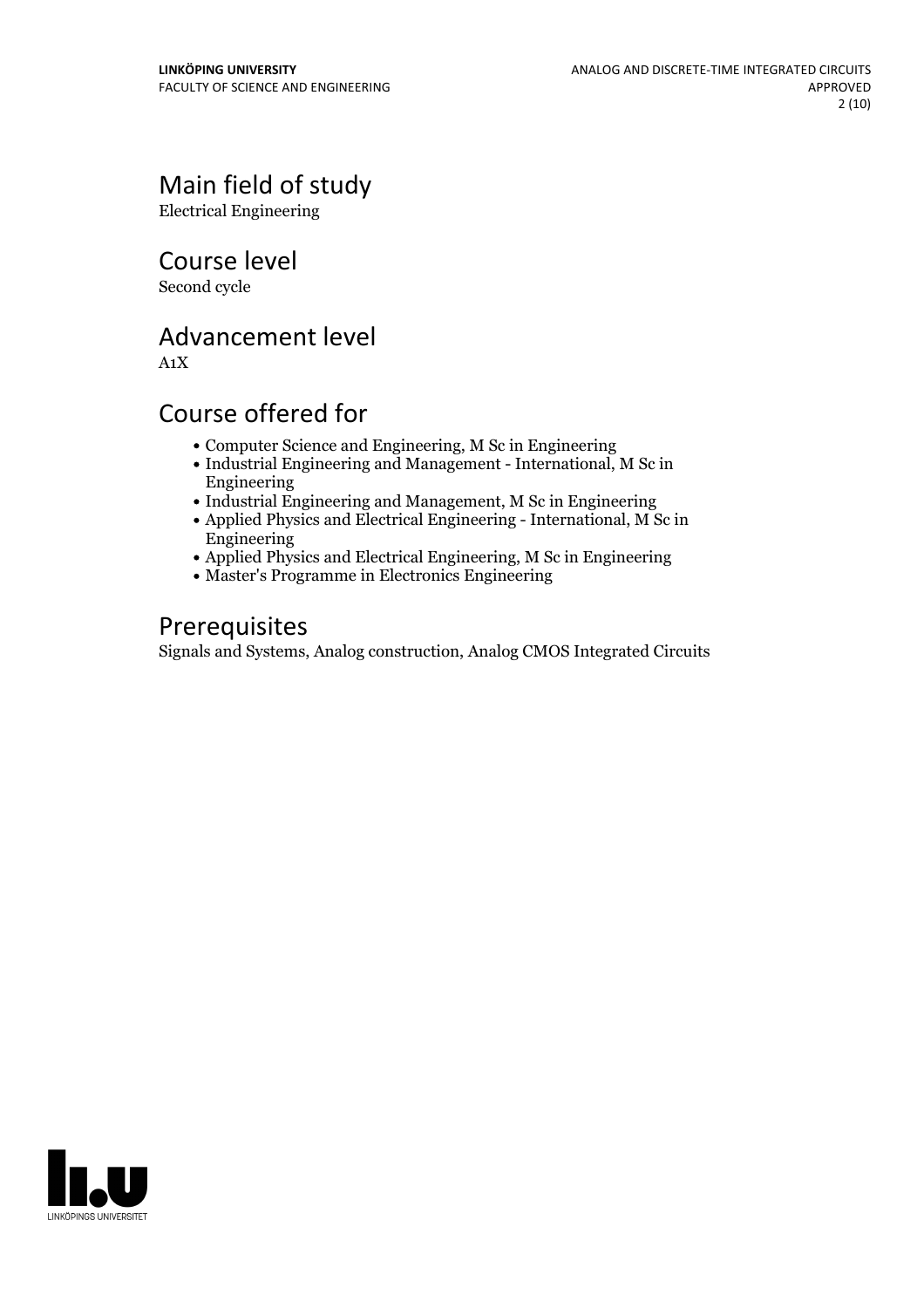# Intended learning outcomes

The purpose of the course is that the attendee should get:

- fundamental knowledge wrt. analysis and design of analog and discretetime systems integrated ni CMOS technology for system-on-chips (SOCs)
- an understanding for the purpose and need of advanced computer-aided deisgn tools (CAD), i.e., different analysis and synthesis methodologies
- using computers.<br>• an ability to use simulation tools for circuit design

After the course is completeted, the students should be able to:

- describe the relationships between different parameters and performance
- measures for different types of integrated circuits and components.<br>• understand the influence due to limitations in performance of subcomponents on integrated filters, A/D and D/A converters
- specify OPs and OTAs to be used in larger systems
- perform charge analyses on SC circuits and understand the influence of non-ideal components on the transfer characteristics
- design integrated continuous-time filters given building blocks such as OPs, OTAs, switches, and more
- design integrated switched-capacitor filters
- describe the architecture and functionality of the most common types of A/D and D/A converters suitable for CMOS
- perform noise and distortion analysis on CMOS circuits and understand the impact on for example data converters

# Course content

- Integrated circuit components, such as PMOS and NMOS transistors, capacitors, switches, current sources
- 
- 
- Analysis with respect to feedback and stability.<br>
 Integrated active filters.<br>
 Integrated switched-capacitor filters: charge-redistribution, error sources,<br>
switches, transfer functions.<br>
 Performance measures: Nois
- 
- 

# Teaching and working methods

The course is organized in lectures, lessons, and computer-aided group exercises.

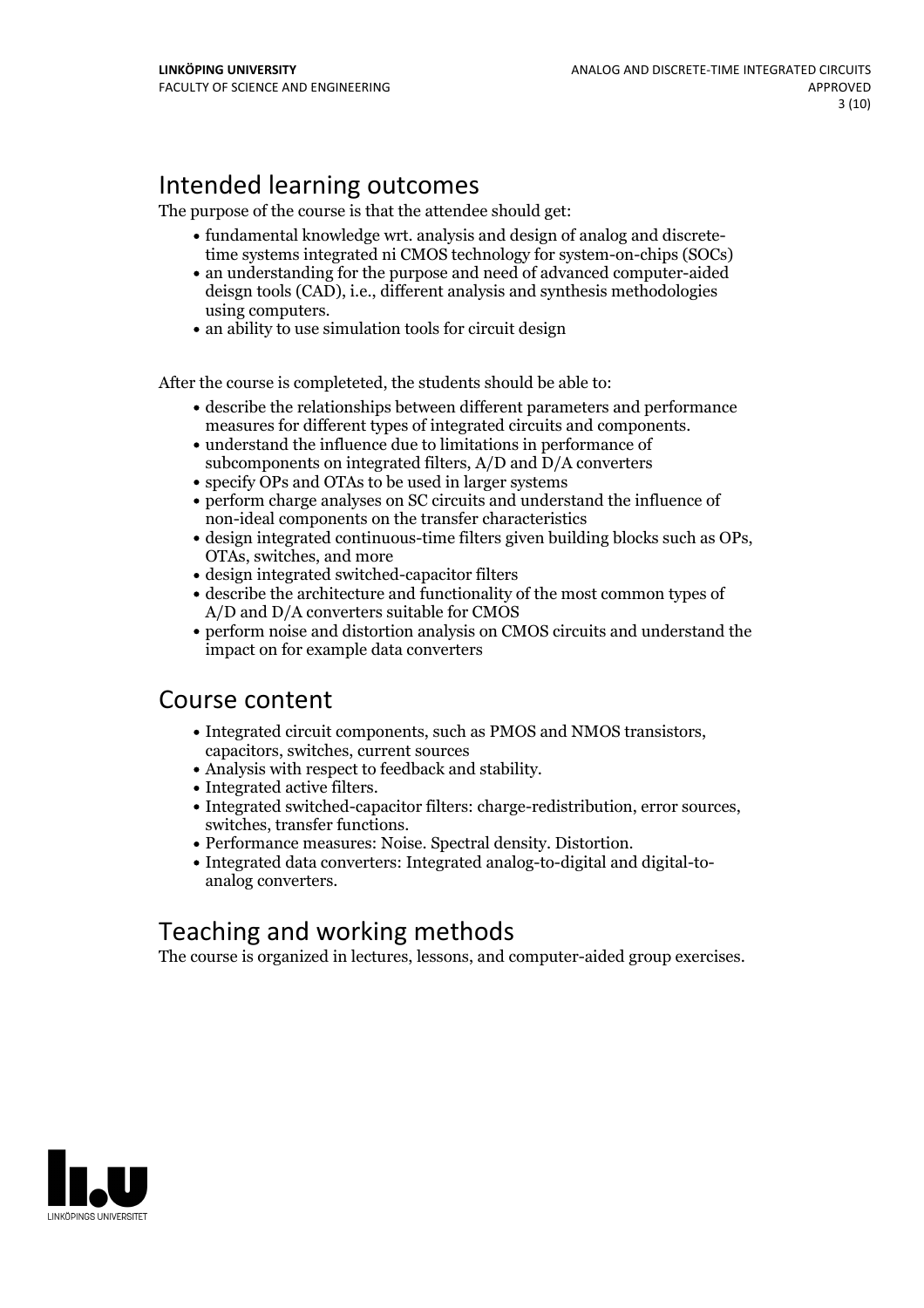# Examination

PRA1 Project assignment 6 credits U, G

Description of PRA1: The student will together with other students in smaller groups hand in a compilation of their own work concerning circuit simulation exercises. Note that the group exercises constists of a combined suite of laboratories. The report is the concluding, examination document. The schedule laboratories are resource hours and the students have to plan their own time.

# Grades

Two-grade scale, U, G

# Other information

Supplementary courses: Mixed-signal processing systems

#### **About teaching and examination language**

The teaching language is presented in the Overview tab for each course. The examination language relates to the teaching language as follows:

- If teaching language is Swedish, the course as a whole or in large parts, is taught in Swedish. Please note that although teaching language is Swedish, parts of the course could be given in English. Examination language is
- If teaching language is Swedish/English, the course as a whole will be taught in English if students without prior knowledge of the Swedish language participate. Examination language is Swedish or English
- If teaching language is English, the course as a whole is taught in English. Examination language is English.

#### **Other**

The course is conducted in a manner where both men's and women's

experience and knowledge are made visible and developed. The planning and implementation of <sup>a</sup> course should correspond to the course syllabus. The course evaluation should therefore be conducted with the course syllabus as a starting point.

# Department

Institutionen för systemteknik

# Director of Studies or equivalent

Mikael Olofsson

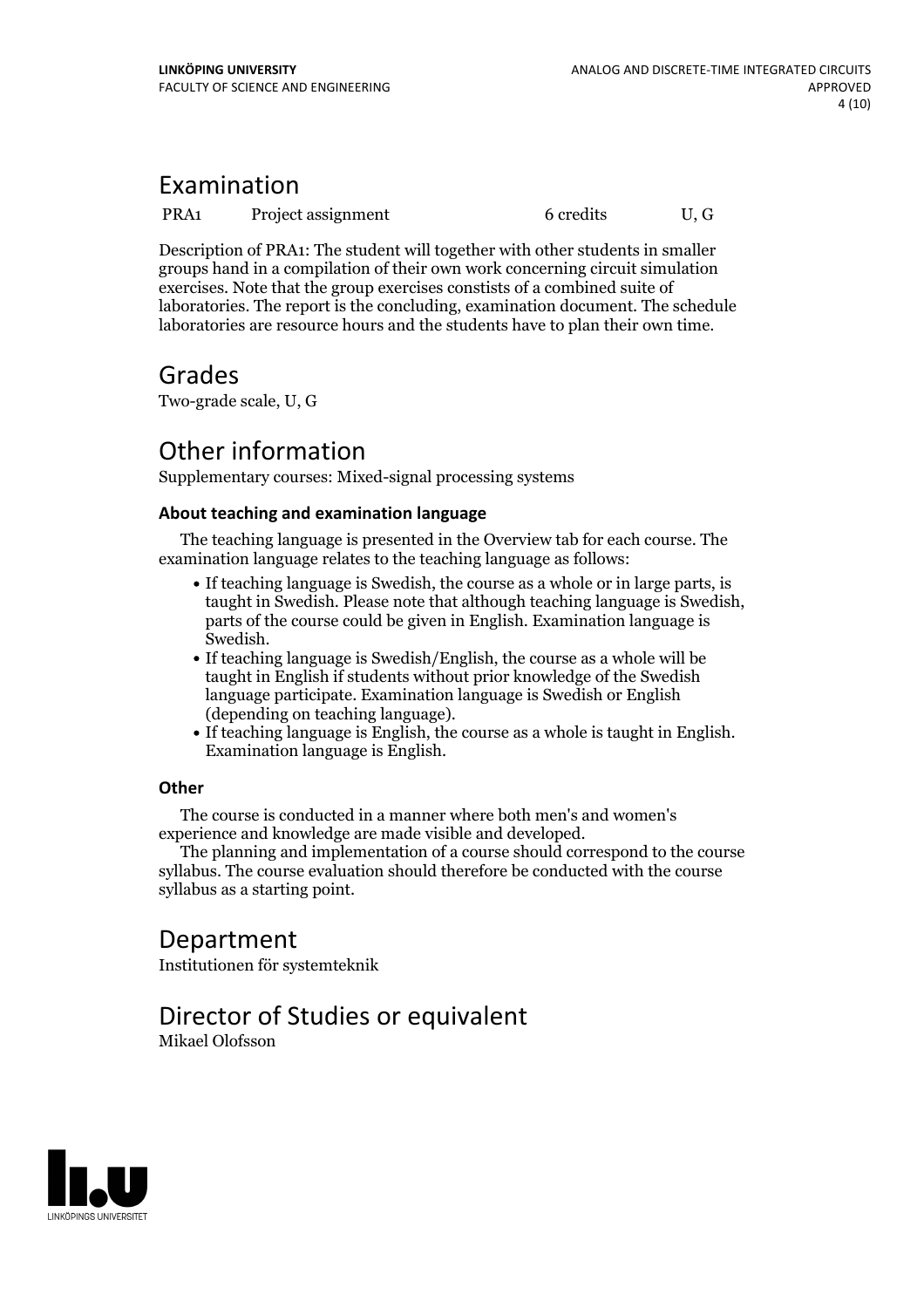# Examiner

Jacob Wikner

# Course website and other links

# Education components

Preliminary scheduled hours: 34 h Recommended self-study hours: 126 h

# Course literature

#### **Regulary literature**

**Other**

Distributed material during the course.

#### **Additional literature**

#### **Books**

Allen and Holberg, *CMOS Analog Circuit Design* Gray, Hurst, Lewis, and Meyer, *Analysis and Design of Analog Integrated Circuits* Johns and Martin, (2013) *Analog Integrated Circuit Design* John Wiley & Sons Razavi, *Design of Analog CMOS Integrated Circuits*

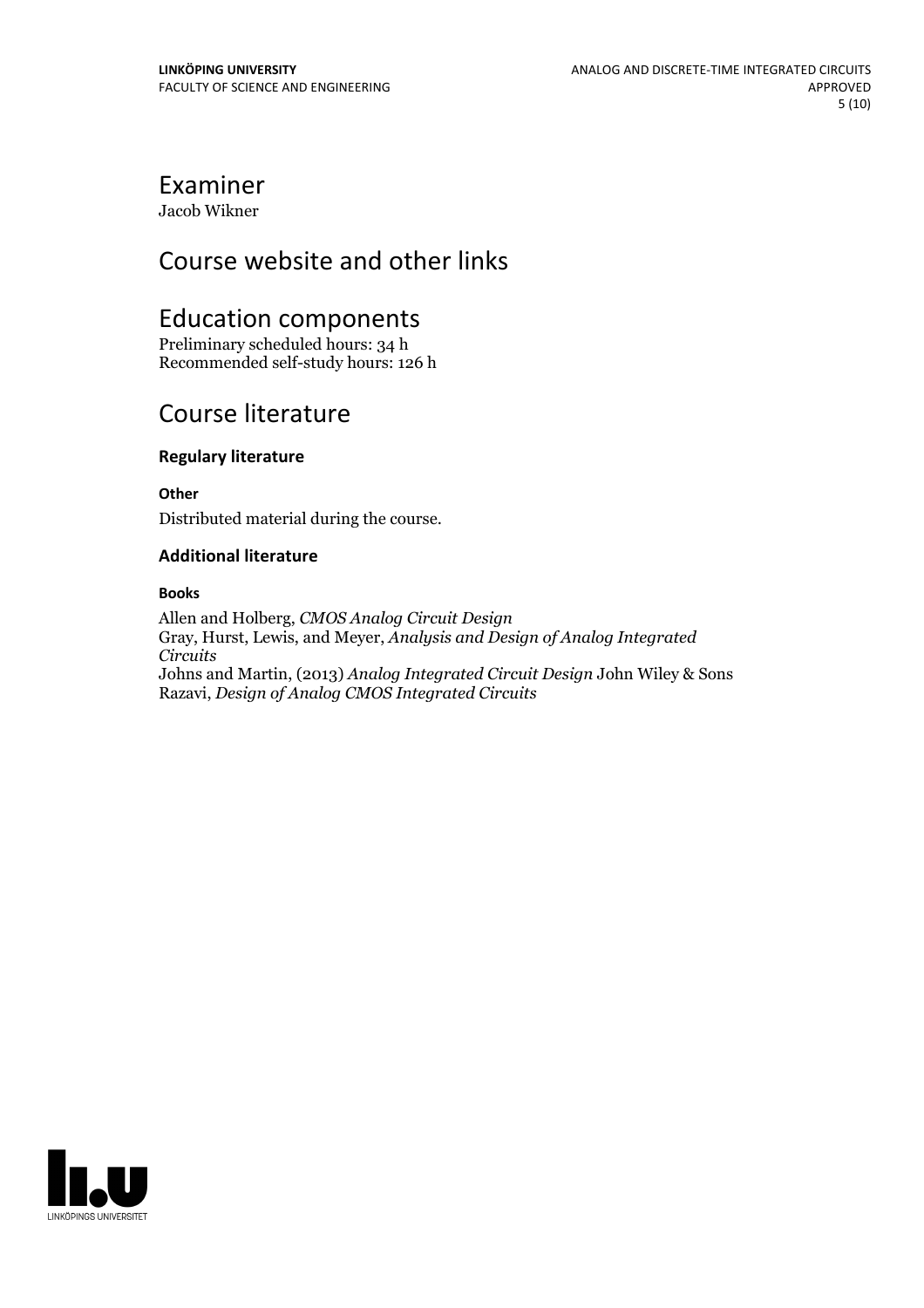# **Common rules**

#### **Course syllabus**

A syllabus must be established for each course. The syllabus specifies the aim and contents of the course, and the prior knowledge that a student must have in order to be able to benefit from the course.

#### **Timetabling**

Courses are timetabled after a decision has been made for this course concerning its assignment to a timetable module.

#### **Interrupting a course**

The vice-chancellor's decision concerning regulations for registration, deregistration and reporting results (Dnr LiU-2015-01241) states that interruptions in study are to be recorded in Ladok. Thus, all students who do not participate in a course for which they have registered must record the interruption, such that the registration on the course can be removed. Deregistration from <sup>a</sup> course is carried outusing <sup>a</sup> web-based form: https://www.lith.liu.se/for-studenter/kurskomplettering?l=en.

#### **Cancelled courses**

Courses with few participants (fewer than 10) may be cancelled or organised in a manner that differs from that stated in the course syllabus. The Dean is to deliberate and decide whether a course is to be cancelled or changed from the course syllabus.

#### **Guidelines relatingto examinations and examiners**

For details, see Guidelines for education and examination for first-cycle and second-cycle education at Linköping University, Dnr LiU-2019-00920 (http://styrdokument.liu.se/Regelsamling/VisaBeslut/917592).

An examiner must be employed as a teacher at LiU according to the LiU Regulations for Appointments, Dnr LiU-2017-03931 (https://styrdokument.liu.se/Regelsamling/VisaBeslut/622784). For courses in second-cycle, the following teachers can be appointed as examiner: Professor (including Adjunct and Visiting Professor), Associate Professor (including Adjunct), Senior Lecturer (including Adjunct and Visiting Senior Lecturer), Research Fellow, or Postdoc. For courses in first-cycle, Assistant Lecturer (including Adjunct and Visiting Assistant Lecturer) can also be appointed as examiner in addition to those listed for second-cycle courses. In exceptional cases, a Part-time Lecturer can also be appointed as an examiner at both first- and second cycle, see Delegation of authority for the Board of Faculty of Science and Engineering.

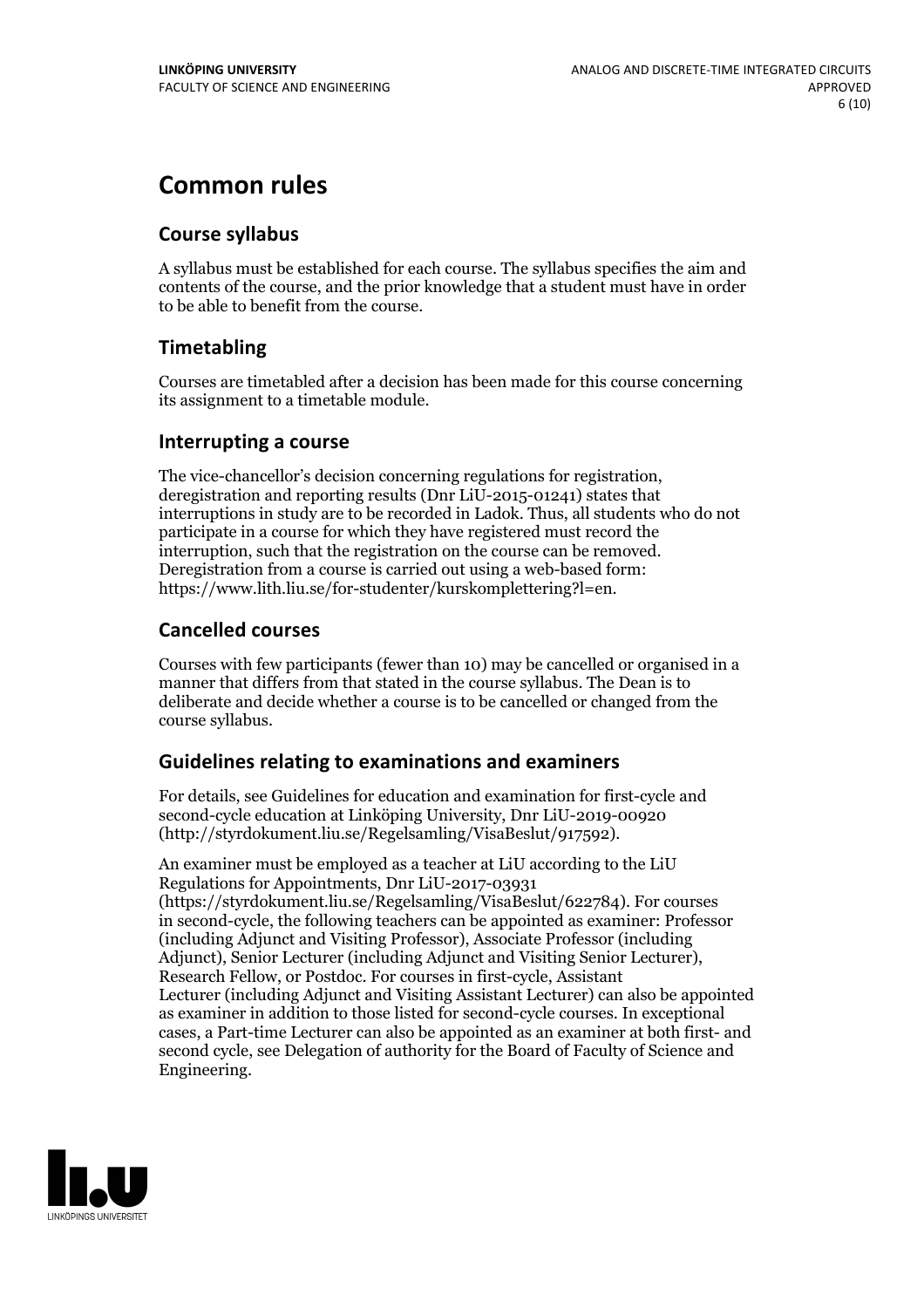#### **Forms of examination**

#### **Principles for examination**

Written and oral examinations and digital and computer-based examinations are held at least three times a year: once immediately after the end of the course, once in August, and once (usually) in one of the re-examination periods. Examinations held at other times are to follow a decision of the board of studies.

Principles for examination scheduling for courses that follow the study periods:

- courses given in VT1 are examined for the first time in March, with re-examination in June and August
- courses given in VT2 are examined for the first time in May, with re-examination in August and October
- courses given in HT1 are examined for the first time in October, with re-examination in January and August
- courses given in HT2 are examined for the first time in January, with re-examination in March and in August.

The examination schedule is based on the structure of timetable modules, but there may be deviations from this, mainly in the case of courses that are studied and examined for several programmes and in lower grades (i.e. 1 and 2).

Examinations for courses that the board of studies has decided are to be held in alternate years are held three times during the school year in which the course is given according to the principles stated above.

Examinations for courses that are cancelled orrescheduled such that they are not given in one or several years are held three times during the year that immediately follows the course, with examination scheduling that corresponds to the scheduling that was in force before the course was cancelled or rescheduled.

When a course is given for the last time, the regular examination and two re-<br>examinations will be offered. Thereafter, examinations are phased out by offering three examinations during the following academic year at the same times as the examinations in any substitute course. If there is no substitute course, three examinations will be offered during re-examination periods during the following academic year. Other examination times are decided by the board of studies. In all cases above, the examination is also offered one more time during the academic year after the following, unless the board of studies decides otherwise.

If a course is given during several periods of the year (for programmes, or on different occasions for different programmes) the board or boards of studies determine together the scheduling and frequency of re-examination occasions.

#### **Retakes of other forms of examination**

Regulations concerning retakes of other forms of examination than written examinations and digital and computer-based examinations are given in the LiU guidelines for examinations and examiners, http://styrdokument.liu.se/Regelsamling/VisaBeslut/917592.

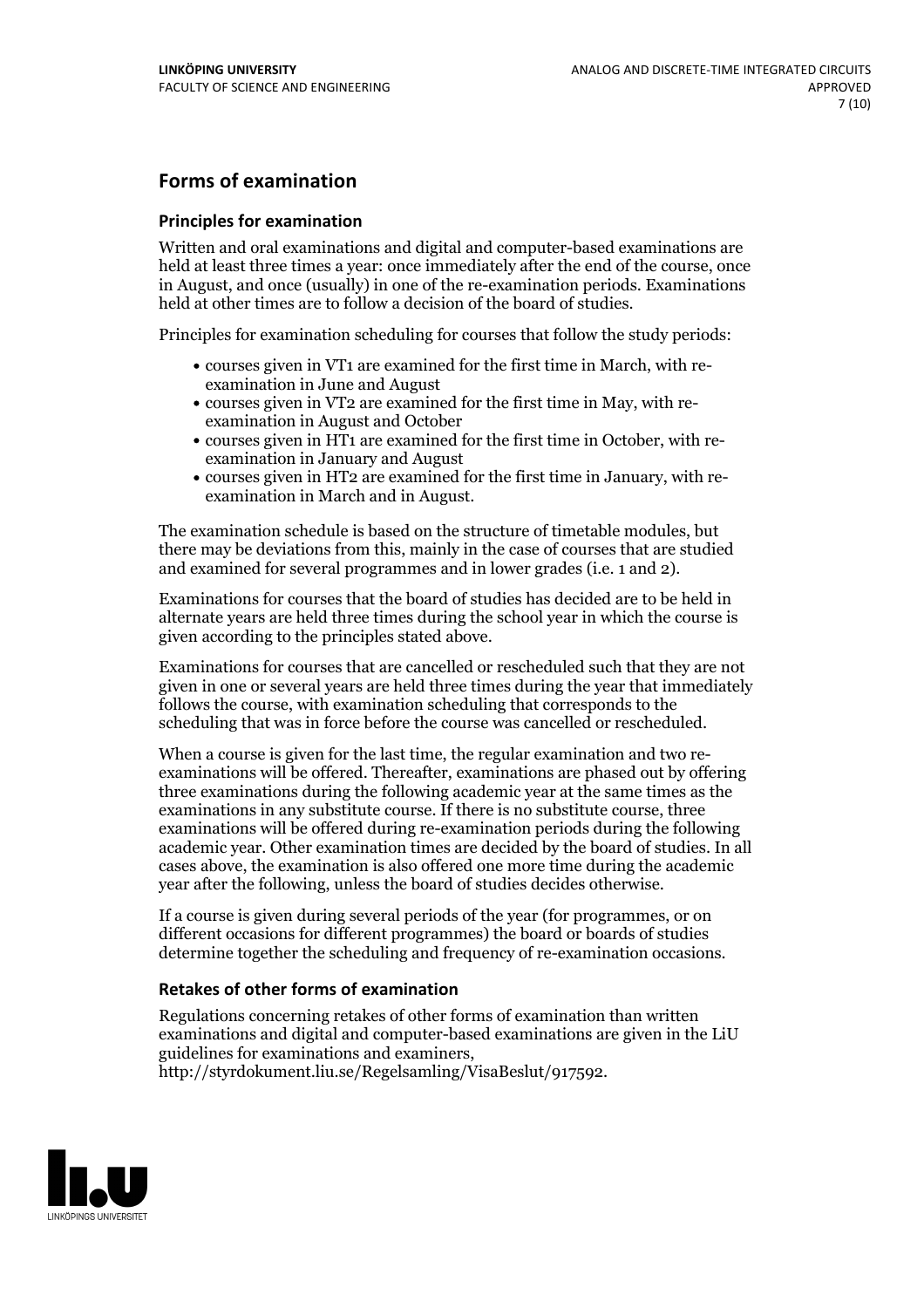#### **Registration for examination**

Until January 31 2021, the following applies according to previous guidelines: In order to take an written, digital or computer-based examination student must register in advance at the Student Portal during the registration period, which Candidates are informed of the location of the examination by email, four days in advance. Students who have not registered for an examination run the risk of being refused admittance to the examination, if space is not available.

From February 1 2021, new guidelines applies for registration for written, digital or computer-based examination, Dnr LiU-2020-02033 (https://styrdokument.liu.se/Regelsamling/VisaBeslut/622682).

Symbols used in the examination registration system:

\*\* denotes that the examination is being given for the penultimate time.

\* denotes that the examination is being given for the last time.

#### **Code of conduct for students during examinations**

Details are given in a decision in the university's rule book: http://styrdokument.liu.se/Regelsamling/VisaBeslut/622682.

#### **Retakes for higher grade**

Students at the Institute of Technology at LiU have the right to retake written examinations and digital and computer-based examinations in an attempt to achieve a higher grade. This is valid for all examination components with code "TEN", "DIT" and "DAT". The same right may not be exercised for other examination components, unless otherwise specified in the course syllabus.

A retake is not possible on courses that are included in an issued degree diploma.

#### **Grades**

The grades that are preferably to be used are Fail (U), Pass (3), Pass not without distinction  $(4)$  and Pass with distinction  $(5)$ .

- Grades U, 3, 4, 5 are to be awarded for courses that have written or digital examinations.<br>• Grades Fail (U) and Pass (G) may be awarded for courses with a large
- degree of practical components such as laboratory work, project work and
- $\bullet$  Grades Fail (U) and Pass (G) are to be used for degree projects and other independent work.

#### **Examination components**

The following examination components and associated module codes are used at the Faculty of Science and Engineering:

Grades U, 3, 4, 5 are to be awarded for written examinations (TEN) and

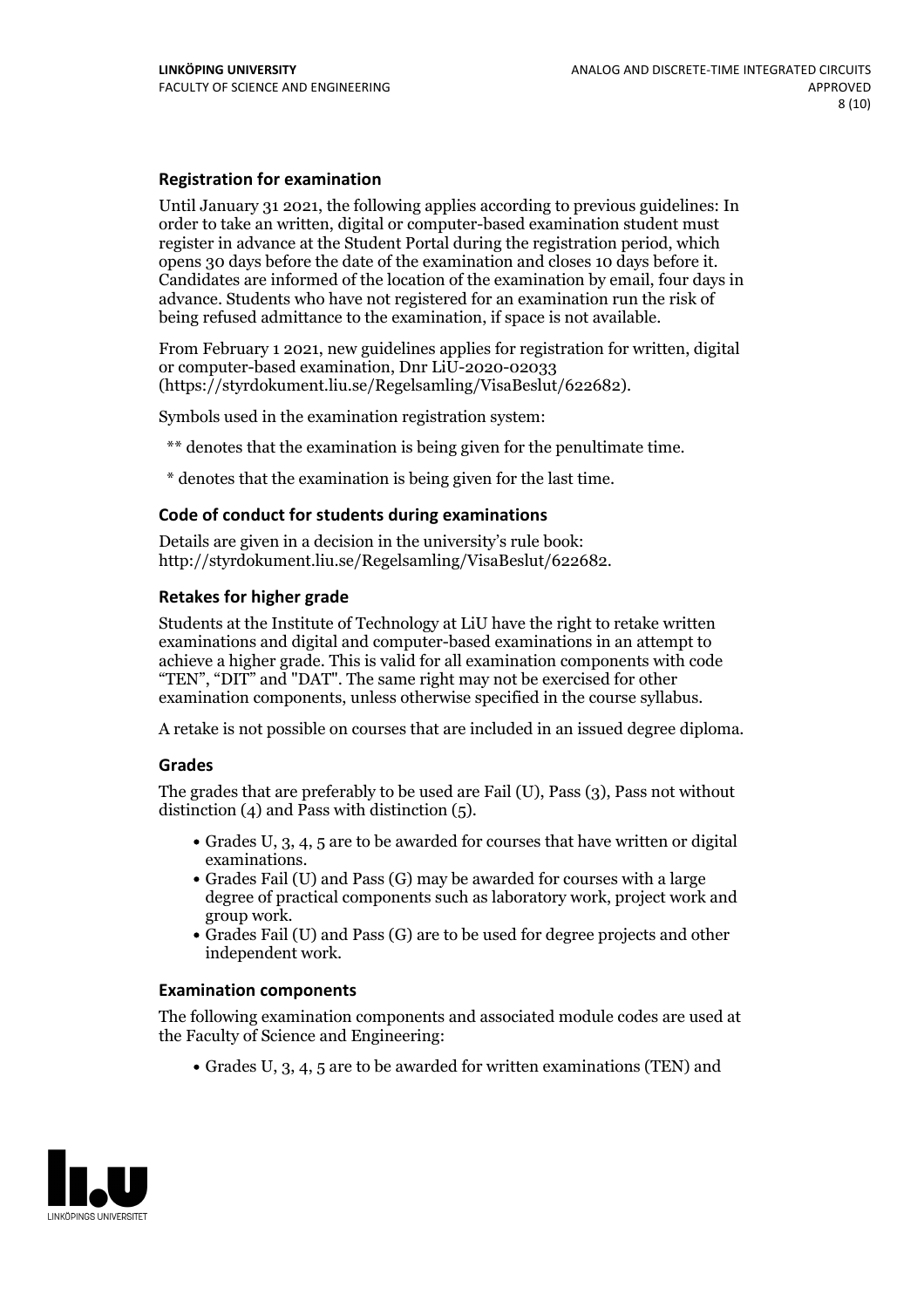- digital examinations (DIT).<br>• Examination components for which the grades Fail (U) and Pass (G) may be awarded are laboratory work (LAB), project work (PRA), preparatory written examination (KTR), digital preparatory written examination (DIK), oral examination (MUN), computer-based examination (DAT), home
- assignment (HEM), and assignment (UPG).<br>• Students receive grades either Fail (U) or Pass (G) for other examination components in which the examination criteria are satisfied principally through active attendance such as tutorial group (BAS) or examination item
- (MOM).<br>• Grades Fail (U) and Pass (G) are to be used for the examination components Opposition (OPPO) and Attendance at thesis presentation (AUSK) (i.e. part of the degree project).

In general, the following applies:

- 
- Mandatory course components must be scored and given <sup>a</sup> module code. Examination components that are not scored, cannot be mandatory. Hence, it is voluntary to participate in these examinations, and the voluntariness must be clearly stated. Additionally, if there are any associated conditions to the examination component, these must be clearly stated as well.<br>• For courses with more than one examination component with grades
- U,3,4,5, it shall be clearly stated how the final grade is weighted.

For mandatory components, the following applies: If special circumstances prevail, and if it is possible with consideration of the nature ofthe compulsory component, the examiner may decide to replace the compulsory component with another equivalent component. (In accordance with the LiU Guidelines for education and examination for first-cycle and second-cycle education at Linköping University, http://styrdokument.liu.se/Regelsamling/VisaBeslut/917592).

For written examinations, the following applies: If the LiU coordinator for students with disabilities has granted a student the right to an adapted examination for a written examination in an examination hall, the student has the right to it. If the coordinator has instead recommended for the student an adapted examination or alternative form of examination, the examiner may grant this if the examiner assesses that it is possible, based on consideration of the course objectives. (In accordance with the LiU Guidelines for education and examination for first-cycle and second-cycle education at Linköping University, http://styrdokument.liu.se/Regelsamling/VisaBeslut/917592).

#### **Reporting of examination results**

The examination results for a student are reported at the relevant department.

#### **Plagiarism**

For examinations that involve the writing of reports, in cases in which it can be assumed that the student has had access to other sources (such as during project work, writing essays, etc.), the material submitted must be prepared in accordance